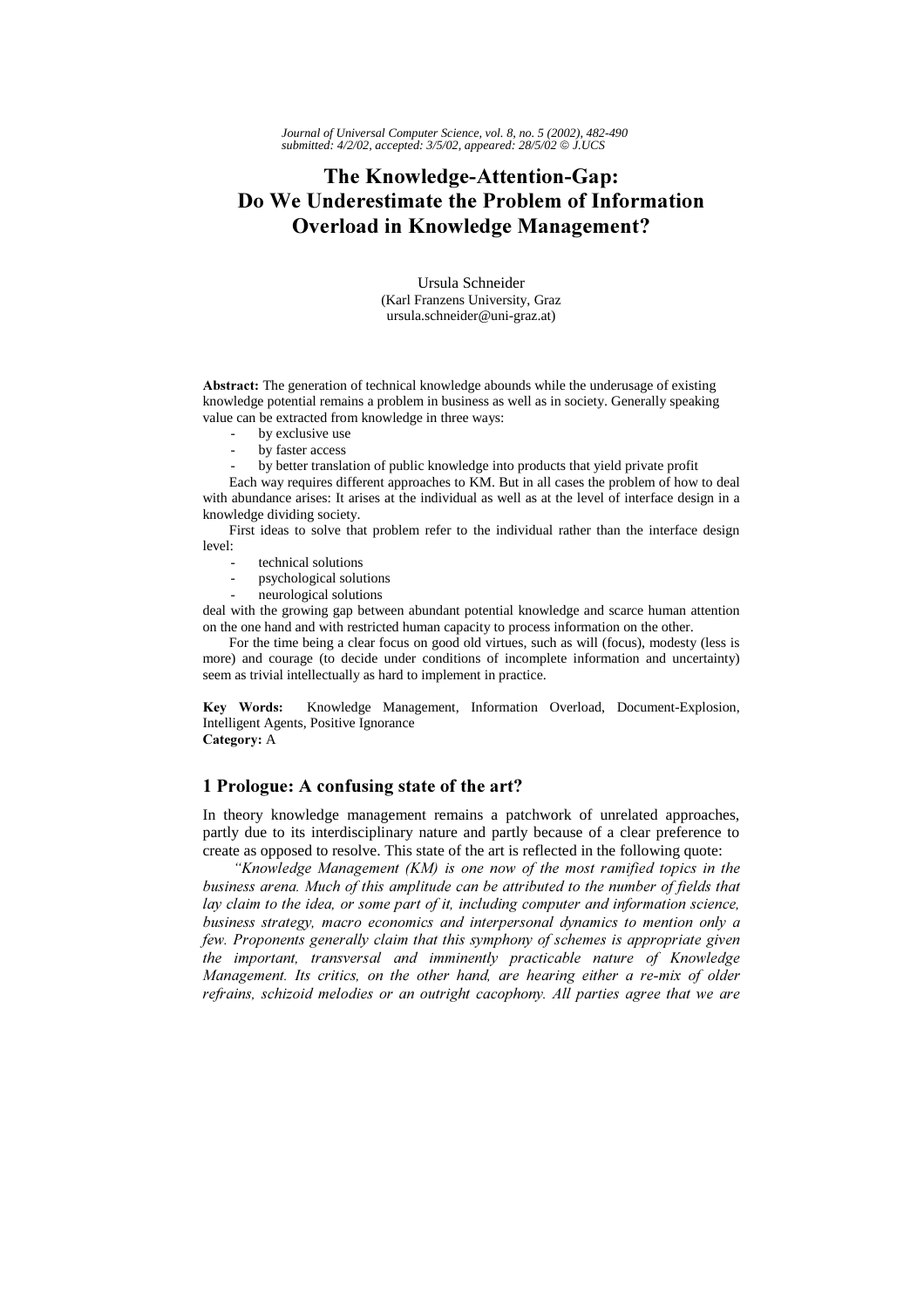nonetheless witnessing an explosion of interest in the term Knowledge Management and all that it may or may not imply." [Despres et. al. 2001]

Practitioners have mostly gone through the typical cycles of enthusiasm and disillusionment and started to ask tough business questions [Schneider 2001]. Knowledge management activity needs to be aligned with strategy and needs to be integrated into business operations.

Suppliers of technical solutions have also learnt their lessons at least at the level of sales' rhetoric: They stress the enabling character of technology, elaborate on solutions which support every day work and put effort into integrating existing knowledge-management-related systems.

All three groups of players mentioned above seem to have arrived at a turning point: Academicians struggle to define those characteristics of knowing that are relevant to its process design, practitioners start to accept that the new wonder pill will not solve organizational contradictions and behavioural shortcomings and software designers as well as system engineers refer more to context.

But there are some caveats peculiar to all three groups.

Academicians – obviously under the "publish or perish" dictate – fail to comply with the maxim of their own discipline: not to reinvent the wheel and to build on existing knowledge\*. My – so far unsystematic – perception of conference papers and journal articles reveals astonishing evidence<sup>[1]</sup>: A plenitude of micro studies are undertaken to research knowledge creation and transfer in most diverse situations, from face to face to virtual, from national to intercultural, from not for profit to business organisations, from operations to managerial tasks, and a plethora of models are constructed by PhD students elaborating on similar questions – without taking into account their mutual incongruences and their incompatibilities with conflicting theoretical models.

Why does this paradox just happen to arise in a field that is focused on the balance between knowledge exploitation and knowledge generation?

Several reasons come to mind:

 $\overline{a}$ 

Incentive structures that prefer generation to exploitation have already been mentioned. Furthermore, references, instead of covering the existing knowledge\* – in the sense of either building on or challenging its substance – seem to have degenerated into a pure ritual of name and notion (model) dropping. But the point to be made here, reaches beyond critisizing awkward habits within the scientific community and extends to the other players.

My hypothesis is that the growing ease with which we produce, store and diffuse intellectual products globally via electronic devices will necessarily result in the following problems:

<sup>[1]</sup> see for instance the Third European Conference on Organizational Knowledge, Learning and Capabilities, 5 – 6 April 2002, Athens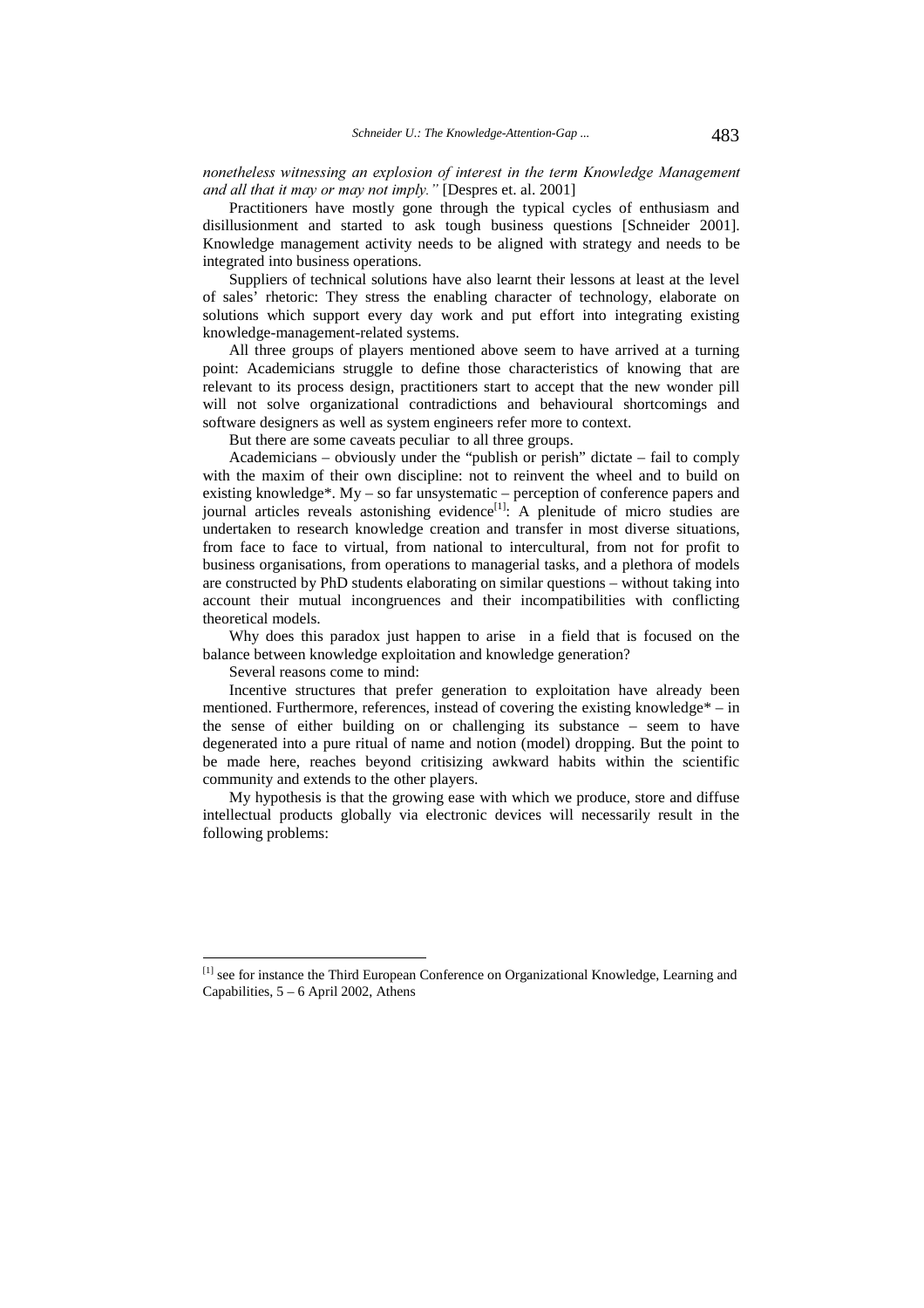- First, the sheer abundance of what could potentially be turned into knowledge\* poses the challenge to deal with volume – or put in more popular terms – to cope with information overkill.
- Secondly, the principal volume-related incapacity to know it all poses a challenge to cope with incompleteness, ambiguity and uncertainty while orientational knowledge tends to assume a shorter life-cycle in itself.
- Thirdly, volume and speed in the shift in relevance, train and reinforce our capacity to shift attention rapidly but seem to weaken our capacity to concentrate on substance.
- Finally, the ease with which we store, produce and diffuse knowledge\*, despite of organizing features of office software, seems to result in a gradual disappearance of the most simple organisational capacities, so that related incidents, such as correspondence and details pertinent to meetings and conferences are stored in a dispersed or random way making it difficult for individuals fighting tough time schedules to retrieve and to reintegrate them.

Let's take a look at the practical field and see whether we can observe similar challenges: The first wave of knowledge related activities has led to what I call the great documentation and externalisation initiative that in itself has resulted in rather unorganised abundance. Searching devices have hardly kept pace with an explosive growth of mail and documents deposited on the world wide web or on intra- and extranets<sup>[2]</sup>. Content providers as well as chief knowledge officers had to learn that production was not the bottleneck. There was no shortage of writers or senders but of readers and receivers, as reflected in the development of incentives: First everyone was rewarded who made a document available to others. Then, clicks were counted, so that senders learned to increase their ability to create attractive key words. Finally procedures of subjective evaluation were developed to capture the value created by any document made available on e-devices. In the end what should be rewarded, if at all, but that is another story, is the value created on markets to customers which we are still far from capturing.

A loss of office organising capacities seems to apply to the practical field as well. Attempts to develop "Netiquette" as a disciplined way to deal with mails, "cc" and attachments seem to deliver evidence of similar volume and relevance problems than in the academic field. Jeffrey Pfeffer's and Sutton's work on the talk-do-gap or smarttalk trap finally seems to point to the same conflict between rapid attention switching and superficial grasp of diverse issues and their concentrated and substantial elaboration [Pfeffer and Sutton 1999].

Does the third group deliver support and relief to the abundance of less structured information\* or does it contribute to the problem? The answer is: Both. Faster searching machines, automated indexing, common platforms to integrate data\* of different format and operating system origin, filters and intelligent agents can be counted on the relief side.

 $\overline{a}$ 

 $[2]$  A study, undertaken at the University of Berkeley, demonstrates for 1999, that the number of mails and documents does not only abound in absolute figures but grows at a rate of over 100 % a year (Regents of the University of California 2000).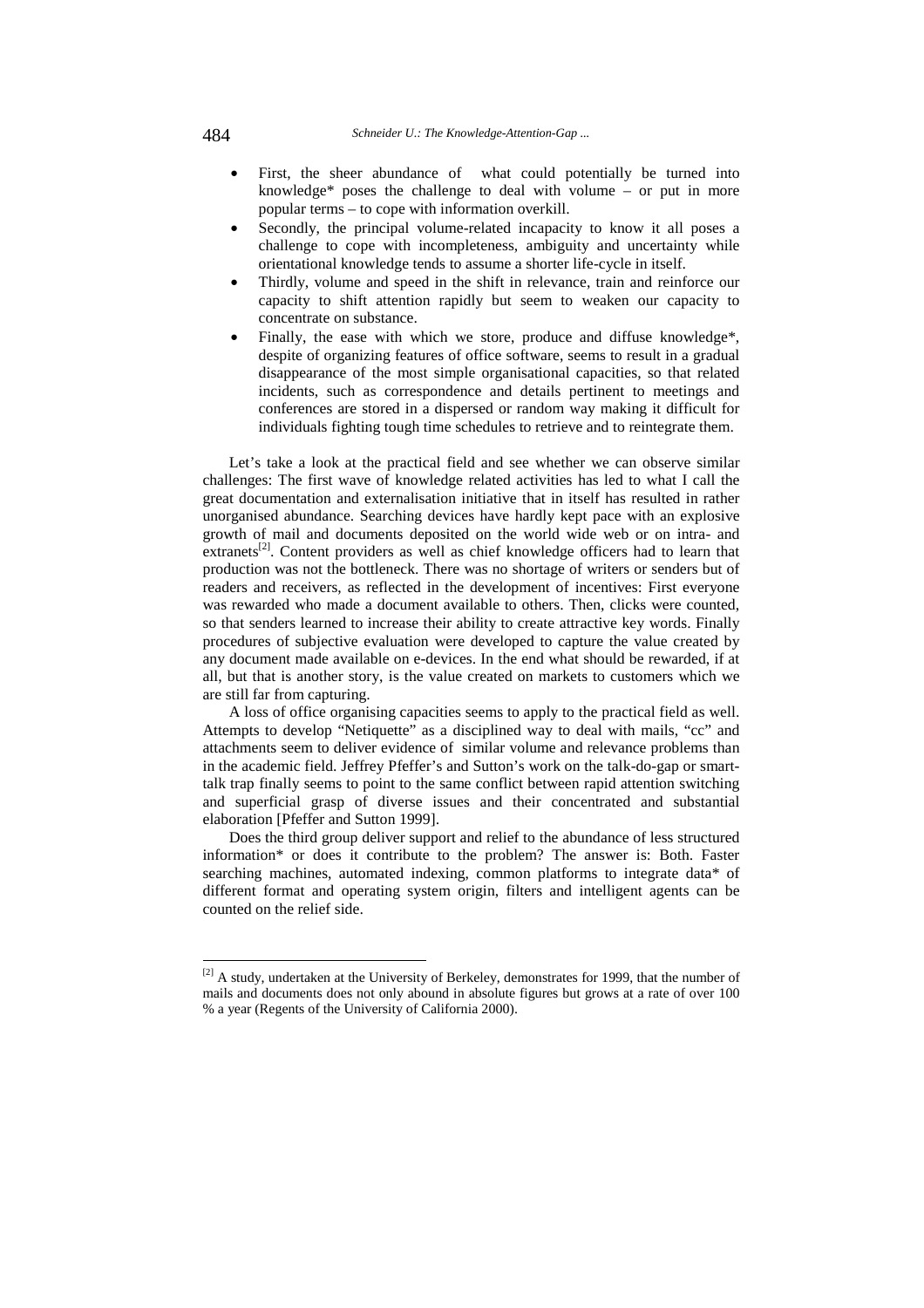Proprietary standards (as in e-learning) and the general contribution to alleviating the difficulty in storing, processing and diffusing data\* contribute to the problem. In conclusion of this prologue I will explore the following propositions:

- 1) Incentive systems in Western cultures reinforce knowledge creation (even if faked) more than knowledge exploitation.
- 2) The ease in storing, processing and diffusing data\* electronically has unintentionally led to a deterioration of human capabilities to capture, structure and understand its immanent knowledge potential and has increased the sheer volume of potential knowledge to a degree that overburdens decision makers.
- 3) The contribution of information and communication technology in solving the challenge of unorganised abundance is constantly counteracted by its potential to aggravate that challenge.

Together these three propositions form the challenge of information overkill. Knowledge management thus turns into the search for knowledge nuggets within an abundance of data-sand.

Humans who are supposed to restrict their knowledge work to those few fields where they are superior to computers, namely coping with incompleteness, ambiguity and uncertainty, may lose exactly those capabilities while drowning in "purposeless information".

## 2 The information overload challenge

### 2.1 Effects of information overload on people's time management, self-esteem and decision making

As demonstrated by the Berkeley study, information abounds globally. In the US employees surf on average one hour daily on the net, with less than 20 percent of that time considered to be directly related to work [Jackson 1998]. In an Austrian study among academicians respondents claimed to spend about 90 additional minutes a day to read and write emails, after they had learnt to ignore most of what they receive [Students' Group 2001].

Let's now put the argument of not reinventing the wheel at its extreme: If a researcher were to include everything ever published on her subject historically and globally she would either have to push her subject to the extremest niche or end up reappraising for several years what is already out there. As the latter is neither inspiring nor conforms to the way we learn the world (that is by rediscovering) procedures have been developed to rationalise the exercise. So the researcher will only refer to a few mainstream and recent sources and select only those few aspects that help him make his point. Still, the official rule remains that researchers, standing on the shoulders of giants, as Newton said, are supposed to take existing knowledge into account while contributing invention and new thoughts. Growing older they learn that they are safe if they comply to referencing some salient works that become salient exactly because they fulfil the function as a substitute for profound search and study. In psychology such a split between formal and informal rules is called a double-bind. Double-bind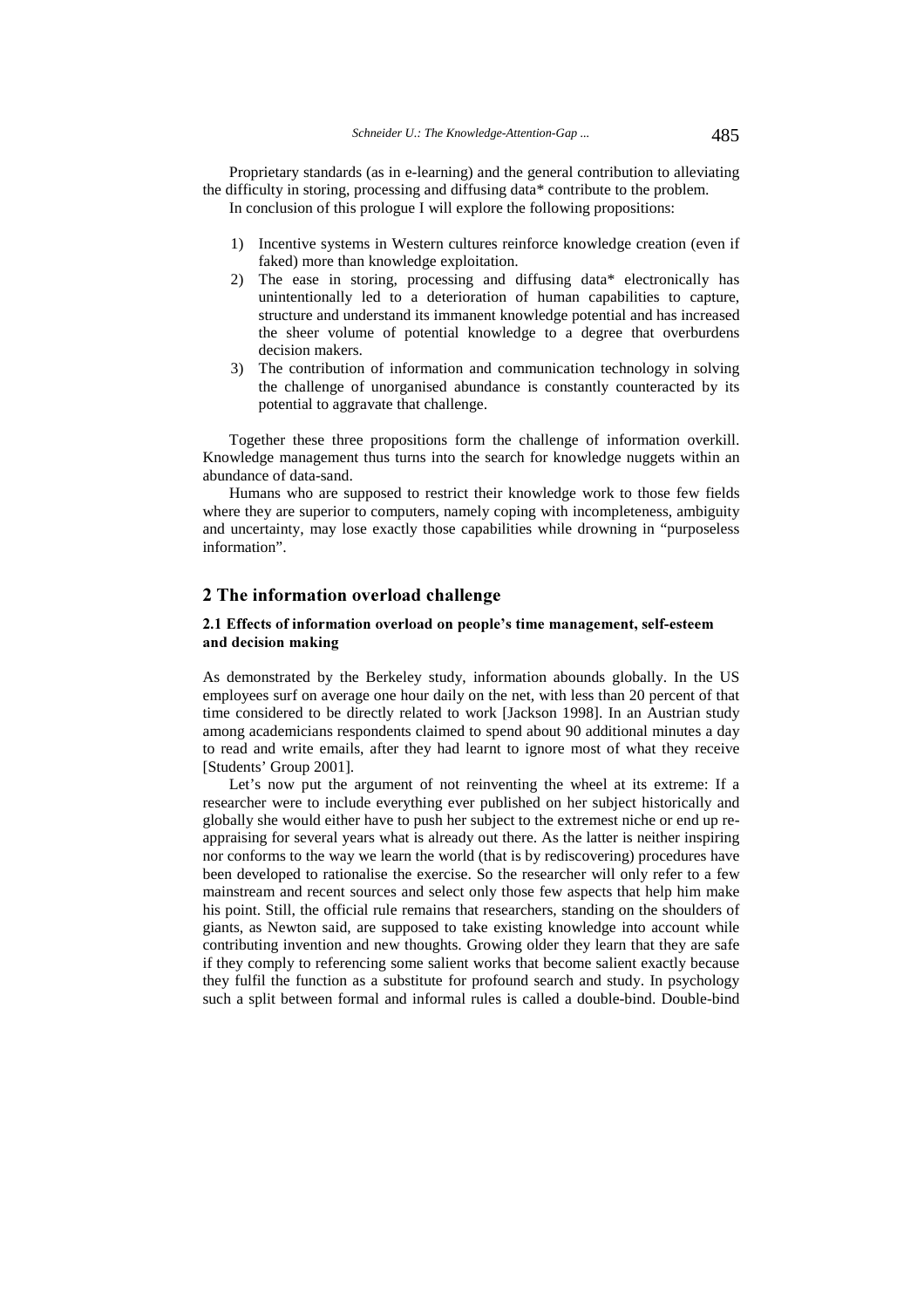situations in early childhood undermine people's self-esteem which in turn undermines their ability to cope with authority in a sound way.

We can recognise that  $-$  put to the extreme  $-$  abundant information undermines democracy which is very much in contrast to common wisdom and the benefits promised by proponents of a "better e-society".

Similarly, if in the practical field we became really serious about the underusage of existing knowledge\* and reconsidered every idea, every concept and every project that have ever popped up, the reassessment of best practices and benchmarks would last beyond the time any strategic window were open on the market. Economically we can easily come up with an equation-based model to solve this double-bind that is based on speedy action and sound research before action is undertaken: If the costbenefit ratio of knowledge generation is better than the cost-benefit ratio of knowledge exploitation than they should generate, otherwise they should exploit. The problem is, that in most cases we don't know which numbers to fill into our equation so that practitioners are left without reliable clues how to act. Again schizophrenia raises feelings of insecurity and makes people more prone to manipulation.

One has to think to the extreme to test arguments, but in everyday life extremes happen rarely. What happens is a general disequilibrium between the amount of information that is relevant to any task and is accessible, although at some transaction cost, and the amount of knowledge anyone is able to process thoroughly. Let's illustrate this point with the matter of knowledge management. My estimation is that at least two conferences are offered a day globally, books and articles abound, so that nobody has the slightest chance to cover the matter fully. How do people react to such an unbalanced reality? They start to work longer hours [Reich 2001] and doctors report that many suffer from stress or burnout which are counterproductive to innovative and independent thinking.

As a second effect of information overload we can therefore state its function to make innovation less probable- again a contra-intuitive finding, as common wisdom would expect more access to information to result in more combinatory innovation.

As Dörner demonstrates in his research there is no linear relationship between the quality of a decision and the quantity of information available to take it. Economic theory inclines us to accumulate information to take better decisions if we can gather it at low cost as homo oeconomicus calculates his best alternative based on complete information. But, Dörner has found out that the quality of decisions taken by his test persons – all holding degrees and top leadership positions – deteriorated progressively as they were exposed to information overload and time pressure. They tended to fall back into simplifications, black and white picturing of situations and random filtering of information [Dörner 1998].

The "solutions" preferred in situations of information overload combined with pressure to act on urgencies tended to be authoritarian, even violent or childish.

Damasio, in his book on Descartes' Error makes the point that humans use their emotions and intuitions to survive. If the links between their emotional and cognitive centres are cut by some accident, the individual remains able to score high on intelligence tests but must be taken under custody because (s)he is unable to take any decision out of a nearly infinite realm of opportunities [Damasio 1997, 108ff].

As a third effect of information overload we can therefore adhere to the fact that it deteriorates the quality of decision making, processes as well as outcomes.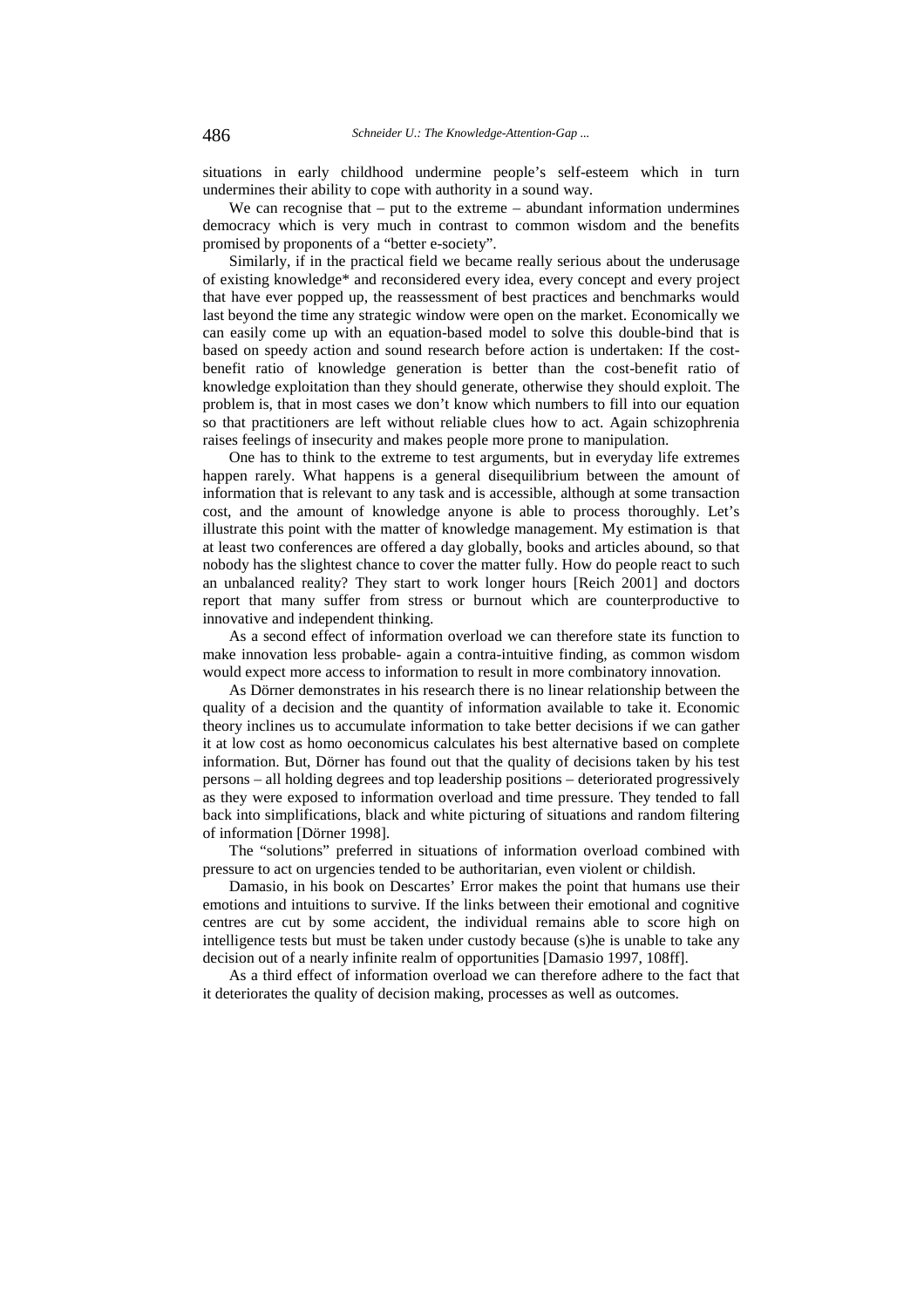#### 2.2 Remedies for information overload

So far our analysis has led us to the conclusion that humans can improve on their work and lives by having access to information in principle, but that this positive effect is counteracted by information overload. So what knowledge management should do is to find remedies for this problem. Overload can, to be exact, only be defined with reference to a certain context and a certain individual as abilities to digest differ between people and situations. Nevertheless, globalisation and digitalisation combined with higher education of larger parts of world population have led to a situation of structural abundance: No one can process all the information that is accessible and relevant to a current task.

Remedies for overload can be divided into three categories: technical, psychological and neurological.

Technical remedies are devices that filter information to exclude irrelevant material, that automate retrieval and indexing (intelligent agents) or that support the recognition of patterns and causal relations in huge amounts of seemingly unrelated data (data-mining). They build on the superiority of computers in processing high volumes at high speed. If supplied with criteria and set rules, computers can take on large parts of knowledge work, such as structuring, compiling, condensing and comparing data. Office programs offer classical functions of time and meeting management, of organising daily tasks and keeping files of addresses, links and taskspecific documents. But, the best system is only as good as the individual using it. Therefore progress in productivity lags behind its technical potential. But on the whole we could claim, that we are about to witness a revolution in enhanced productivity, resulting from the multiplication of growing computing power with growing connective capacity, growing and cheap storage capacity and open software standards, such as XML for the time being [Brown 2002]. My guess, though, is that growth in volume of outcome, made possible by such progress, combined with a decline in human capacity and discipline due to the ease in processing, storing and diffusing information, will outgrow the potential technology offers to solve the overload challenge. Technical progress in the past has usually consumed about one third to one half of its potential to reduce complexity in order to cope with the complexity inherent to itself.

Psychological remedies address the way humans cope with structural overload. Abilities that are less trained nowadays because computers make life easy, have become even more important: The ability to set priorities and to know what one wants, the ability to understand the essence of an issue and the ability to know what one does not know (enlightened ignorance) and to know what one does not need to know (positive ignorance). To cope with an abundance of choices, easy to access, requires strong will, however, will is weakened by the mere existence of abundant choices. Problem solving and pattern recognition abilities need to be trained from early childhood while our educational systems still put a premium on reproducing information. Positive ignorance may be the toughest issue here as we still try to live up to the vision of the "Renaissance Man" who knows all about her world. It must not be tackled mechanically as serendipity is to be considered. Serendipity means openness to seemingly irrelevant pieces of information that may, by chance, fall into a highly relevant picture later on.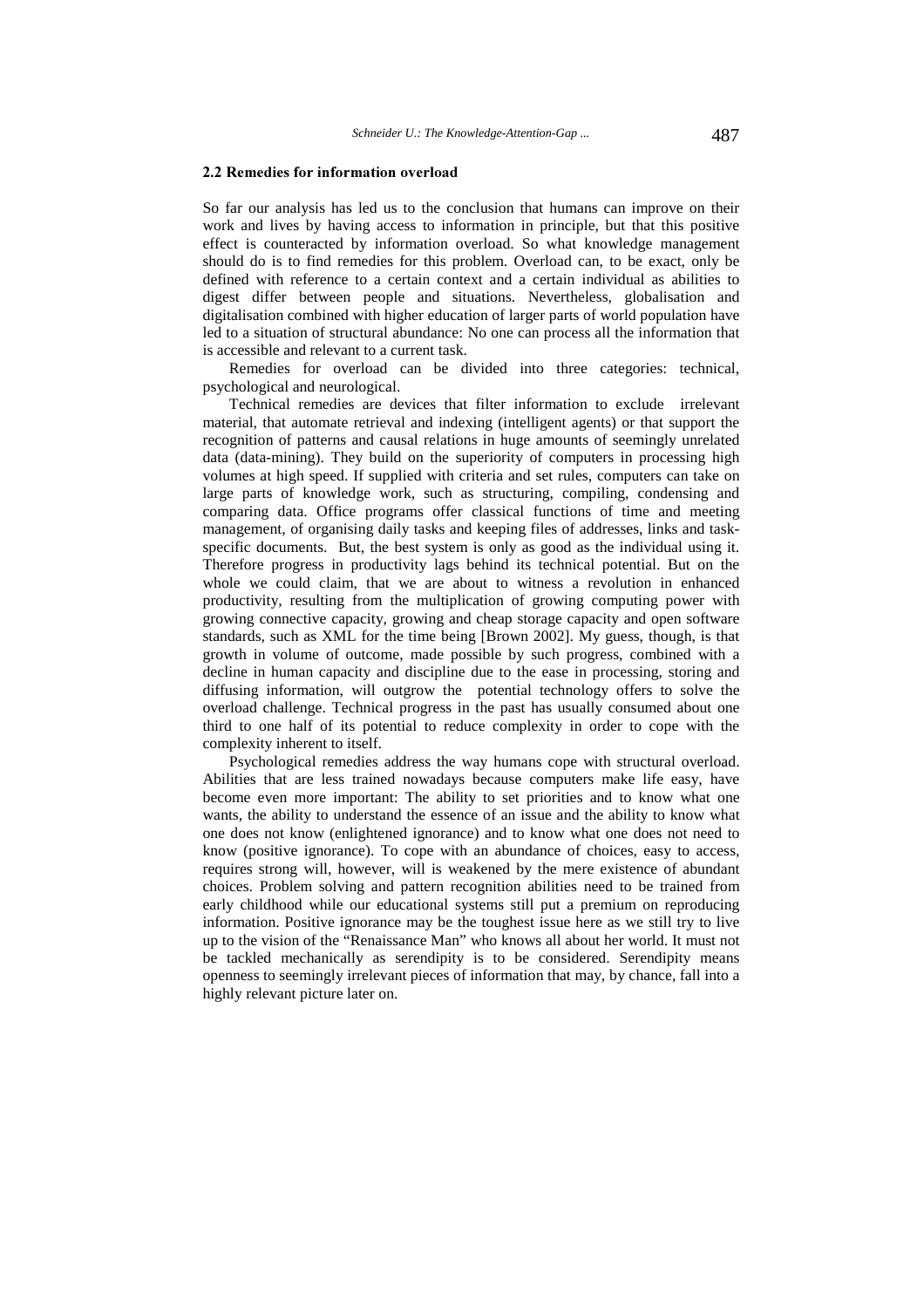One way to cope with overload from a learning perspective is to train people to withstand the seduction of volume, another would be to train their capacity to digest more. The first way focuses on highly effective use of information by keeping the old virtues of thinking alive. Unfortunately this is counteracted by industry that distracts consumers by a plenitude of attention-capturing options that consume time needed to think and to learn. The second way follows the philosophy of adapting humans to the new technical environment rather than the other way round. Courses in fast reading, in attention switching and in memorizing shall increase the ability to process large volumes of information. As with technical remedies I expect this type of solution to follow the pattern depicted in the old fairy tale of the hedgehogs and the rabbit: They will always lag behind.

A third category of remedies targets the interface of human and artificial intelligence. Human brains will be extended by computing power added to all kinds of devices, attached to cloths, glasses, watches or even directly to the cortex. If by 2009 a computer, priced at 1000 \$, can process one trillion operations per second humans will be "relieved" of many procedures we used to call thinking by then. By 2029 a 1000 \$ computer will have the power of 1000 human brains: It will have processed the whole body of human literature, fine art and natural science and most probably have a consciousness [Kurzweil 2001]. I will not speculate too far into the future but we will have to deal with some deeply philosophical questions then.

Again, a biological alternative is at hand to complement or substitute for artificial intelligence. By training and revoking different ancient and traditional practices to enter other states of mind that transcend the wave length and frequencies our brain operates in its normal state, we may learn faster as is assumed in superlearning and understand faster as reported about states of trance. If we compare the amount of research money devoted to technical progress and to rediscover old wisdom that is considered to be esoteric, it becomes quite easy to predict the future. Kurzweil's spiritual machines will appear with a much higher probability than humans with a natural gift of Schamanism to put a long story short.

## 3 Conclusion

In this paper I have argued that scholars and practitioners of knowledge management have, for some incomprehensible reason, neglected a phenomenon that threatens to counteract their progress, namely information overload.

They have not only neglected this phenomenon but contribute to it by following a linear vision of accumulating ever more information to improve the productivity of knowledge work. I have pointed to empirical evidence and at the same time argued the case of structural conflict caused by abundance of information. Both points render the concept of better work based on ever more information obsolete. Under conditions of information overload and computer support in thinking.

1) Humans will regress in their capacity to think as it is acquired in evolutionary processes of learning and preserved in constant use. The assumed high and typically human level of knowledge work, namely dealing with uncertainty, ambiguity and incompleteness, may never be reached by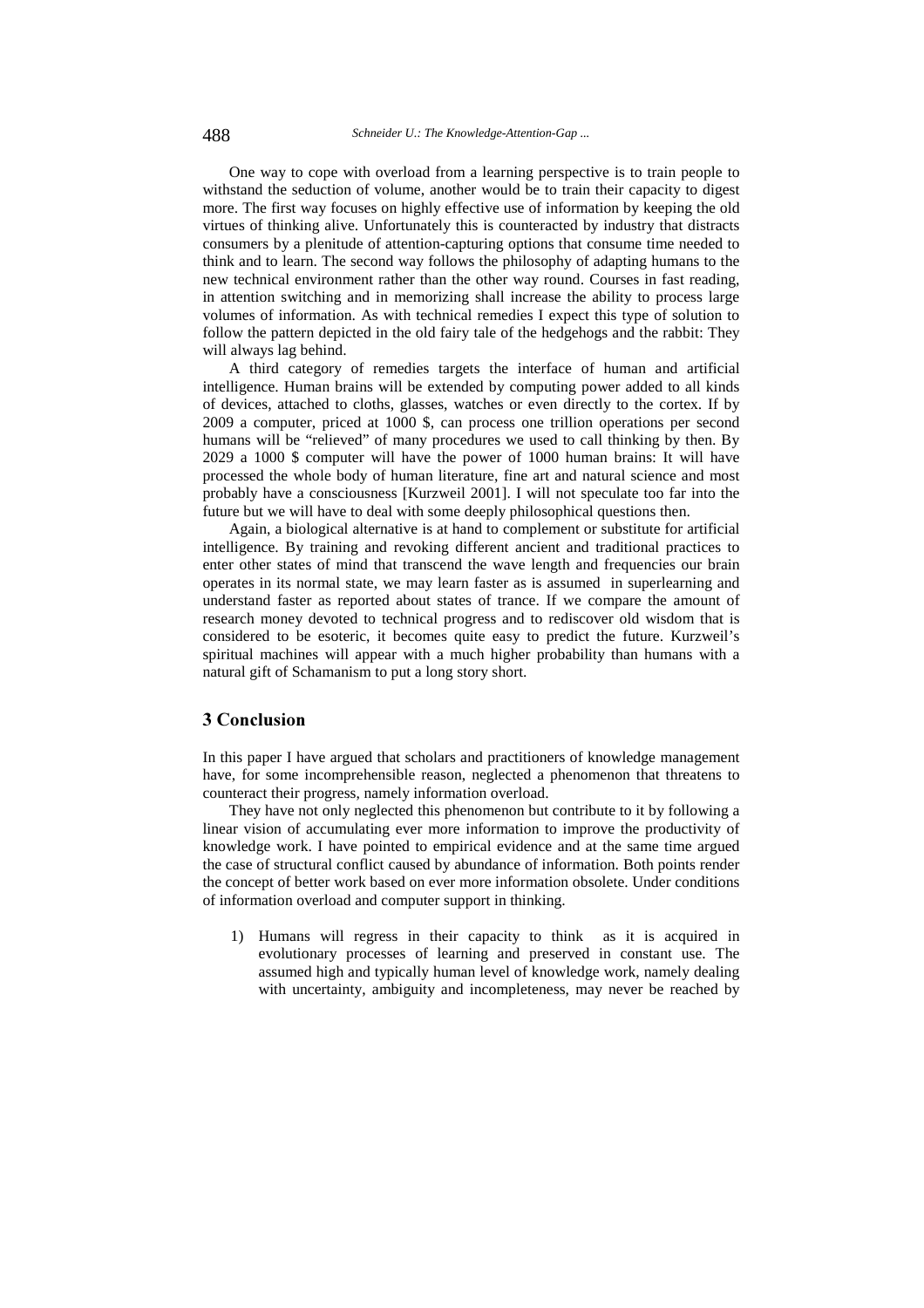any human if a future kid's environment does not offer any training in basic cognitive functions that will be taken over by computers.

- 2) They will take worse decisions with regard to desired outcome as evidenced by Dörner's experimental settings and Damasio's neurological cases.
- 3) They will easily fall prey to all kinds of political and commercial manipulation as their lives will be constantly stressed by the gap between the amount of information that is relevant and in principle accessible and the amount they are able to digest. In our contemporary society which blames this structural gap on individuals and the educational system, low self-esteem of the non-elites may result and thus threaten democracy.

Remedies to cope with overload while benefiting from the promises of a knowledge society can be categorised into technical, psychological and neurological.

I have excluded a scenario of successful neo-Ludditism where the progress of computer, connective, storage and A.I. capacity becomes stagnant.

I expect a combination of technical and affirmative psychological procedures to gain market share as they follow the self reproducing dynamic of markets in general: Each solution breeds a multitude of new problems that require entrepreneurs who invent new solutions that will again breed problems. The most probable scenario is not necessarily the most reasonable one.

If we spent as much money on humans as we do spend on their technical support that may finally result in their substitution or – as Kurzweil says, in their co-existence with higher intelligence just like animals co-exist with us today – we may achieve results that are cheaper and superior even in terms of productivity and most certainly in terms of ethical standards that are so far bound to biological entities called humans.

### **References**

[Brown/Seely (02)] Brown/Seely, J.: "An Epistemological Perspective on Organizations Afford Knowing." Keynote Address to The Third European Conference on Organizational Knowledge Learning and Capabilities, April  $6<sup>th</sup>$ , Athens (2002)

[Damasco (97)] Damasio, Antonio, R.: "Descartes Irrtum. Fühlen, Denken und das menschliche Gehirn." dtv, München, 5. Auflage (2000)

[Despres (01)] Despres, Charles/Chanvel, Daniele: "The Thinking Behind the Action in Knowledge Management." Proc. of the Second European Conference on Knowledge Management, Bled (Slovenia), 8 – 9 November 2001 ; pp 133 – 152.

[Dörner (98)] Dörner, Dietrich: "Die Logik des Misslingens. Strategisches Denken in komplexen Situationen." Rowohlt, Reinbek bei Hamburg (1998).

[Jackson (98)] Jackson, Maggie: "E-mail just the latest way workers keep in touch." Associated Press, Compiled in: Cremers R., strategic-news@olsy.nl, 23.5.1998

[Kurzweil (02)] Kurzweil, Ray: "Homo S@piens. Leben im 21. Jahrhundert. Was bleibt vom Menschen?" (Original 1999: The Age of spiritual Machines) Econ München, 3. Auflage (2002).